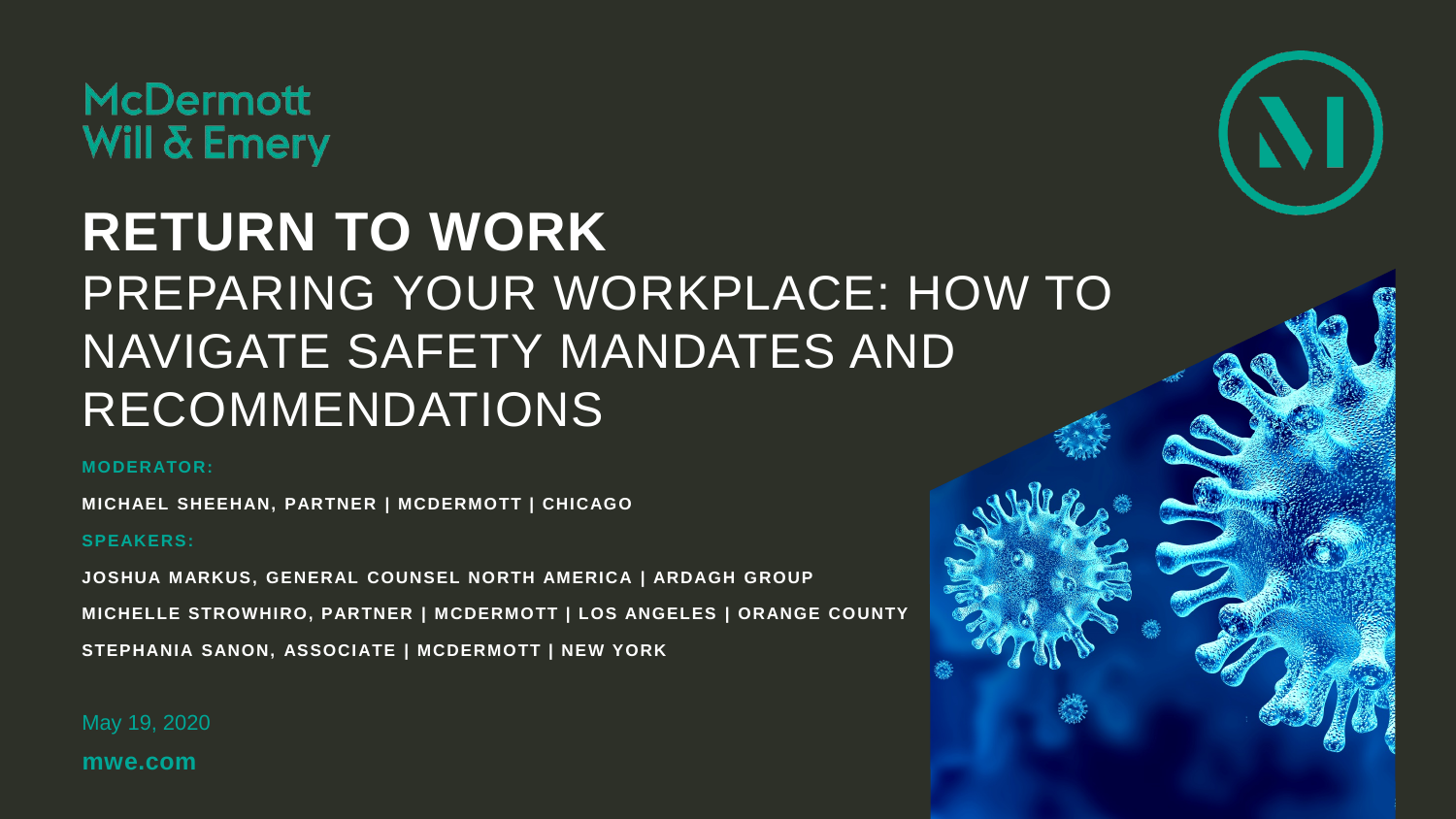## AGENDA AND SPEAKERS

- $\triangleright$  Social Distancing Protocols
- Sanitization Protocols
- Personal Protective Equipment
- ▶ Symptom Screening Protocol
- $\triangleright$  Signage and Communication
- $\triangleright$  Q&A

**Note regarding Q&A:** please use the Q&A feature in the Zoom window to submit your questions. All attendees will be muted and will be unable to verbally ask questions. Questions answered during the call will not be attributed to the participant who submitted the question. In the event we are unable to address all questions due to the time constraints, we will follow-up with you after the webinar.

*Joshua Markus' comments today are his personal observations and are not those of Ardagh.*



Mike Sheehan McDermott Will & Emery Partner, Chicago



Ardagh Group General Counsel North America



Michelle Strowhiro McDermott Will & Emery Partner, Los Angeles / Orange County



Stephania Sanon McDermott Will & Emery Associate, New York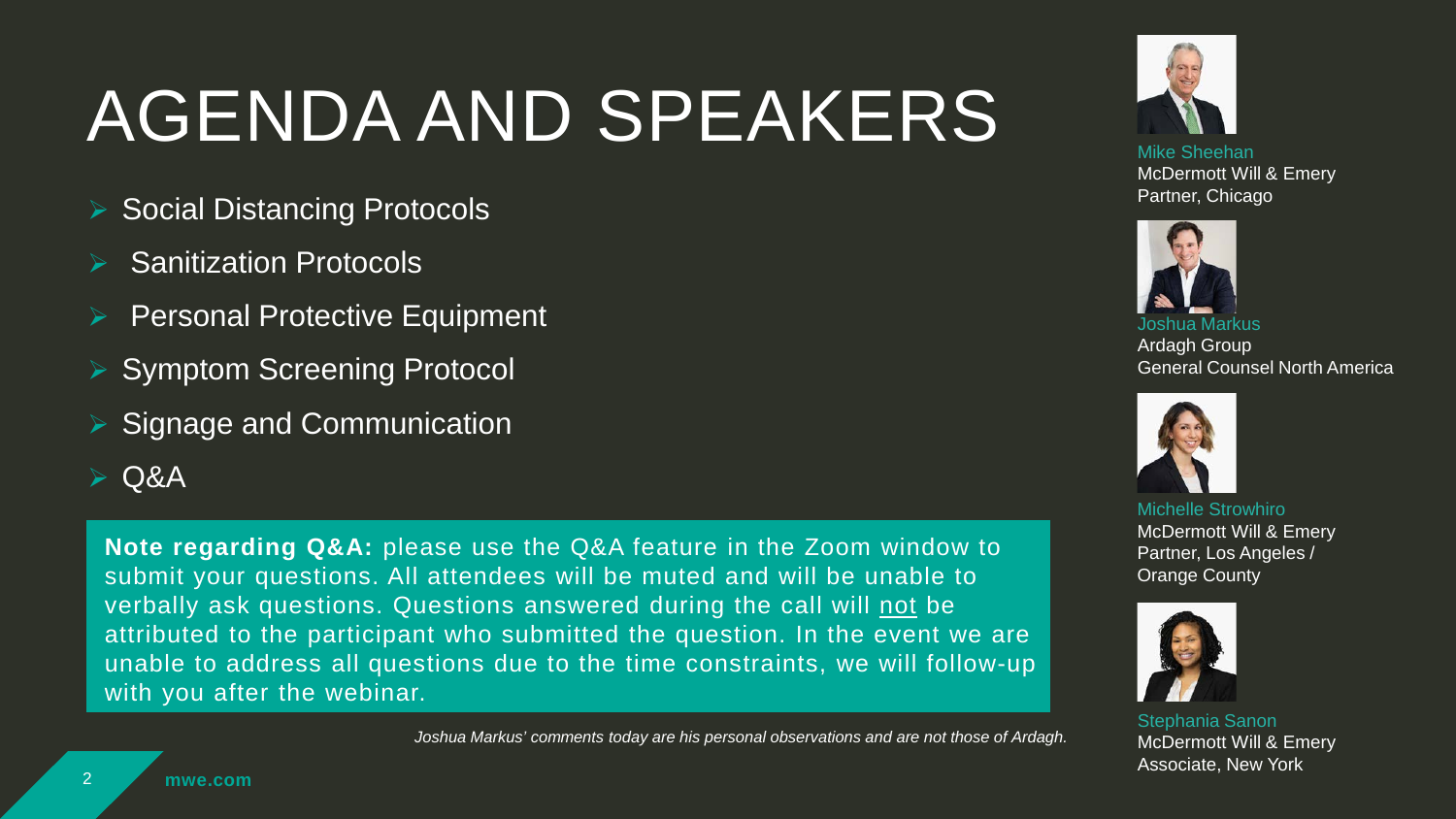## OVERVIEW OF THE RETURN TO WORK SERIES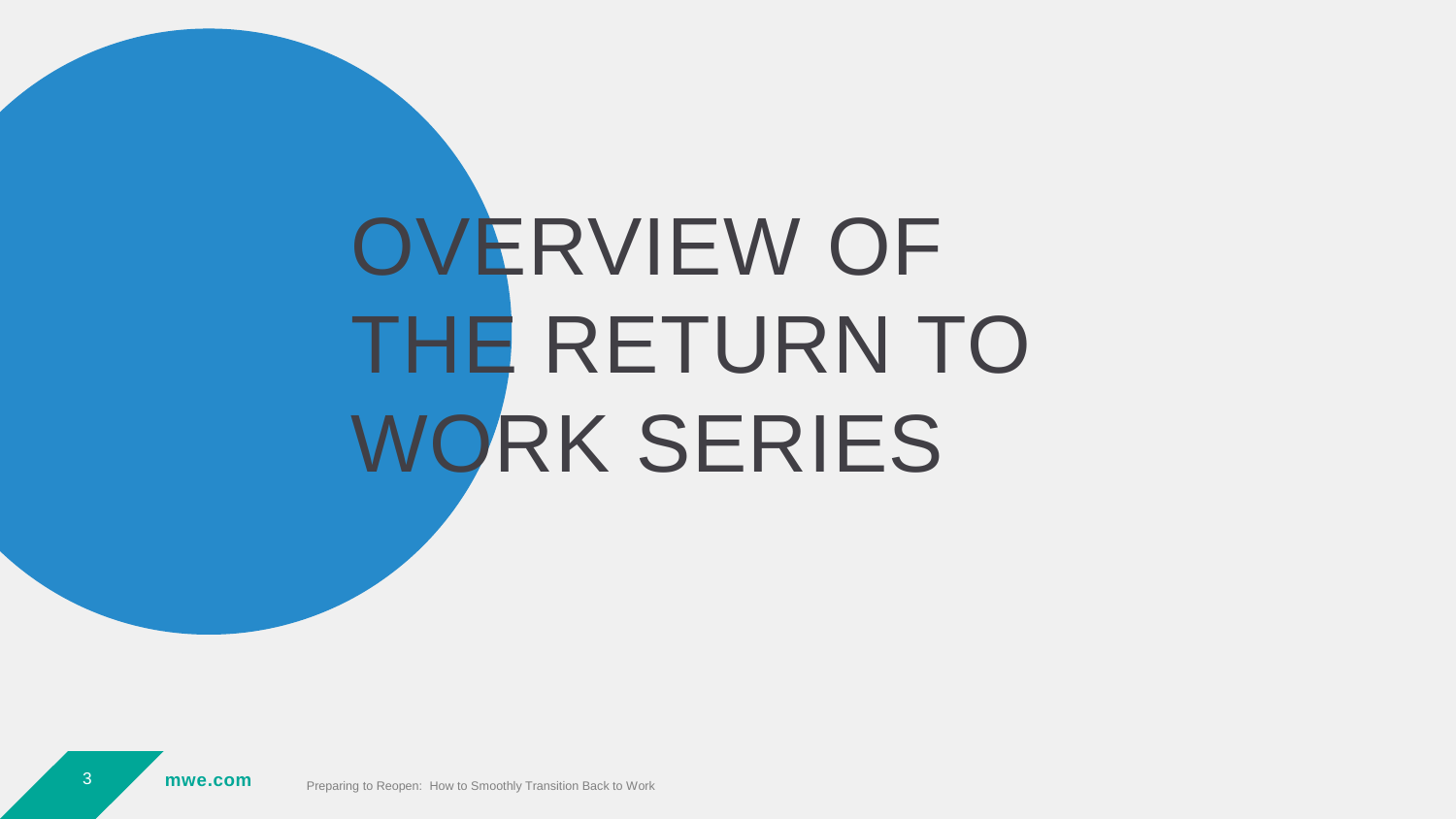### COMING UP: RETURN TO WORK SERIES

#### **Session 3: Preparing Your Workforce**

- $\bullet$  Legal pitfalls in recalling/ rehiring
- Scheduling and teleworking
- Pay-related issues
- Dealing with exigent COVID-19-related circumstances
- WARN obligations

### **Session 4: Preparing Your Responses**

- Manager and employee training
- Handling safety complaints
- Handling ADA and accommodation requests
- Handling leave requests, including paid sick leave
- OSHA

#### **Session 5: Preparing for the Unknown**

- What to do when an employee tests positive
- Preparing for future waves
- Preparing for audits

#### **Session 6: Preparing for Battle**

- The coming wave of COVID-19 employment litigation
- Tools to arm yourself
- Analysis of likely litigation battles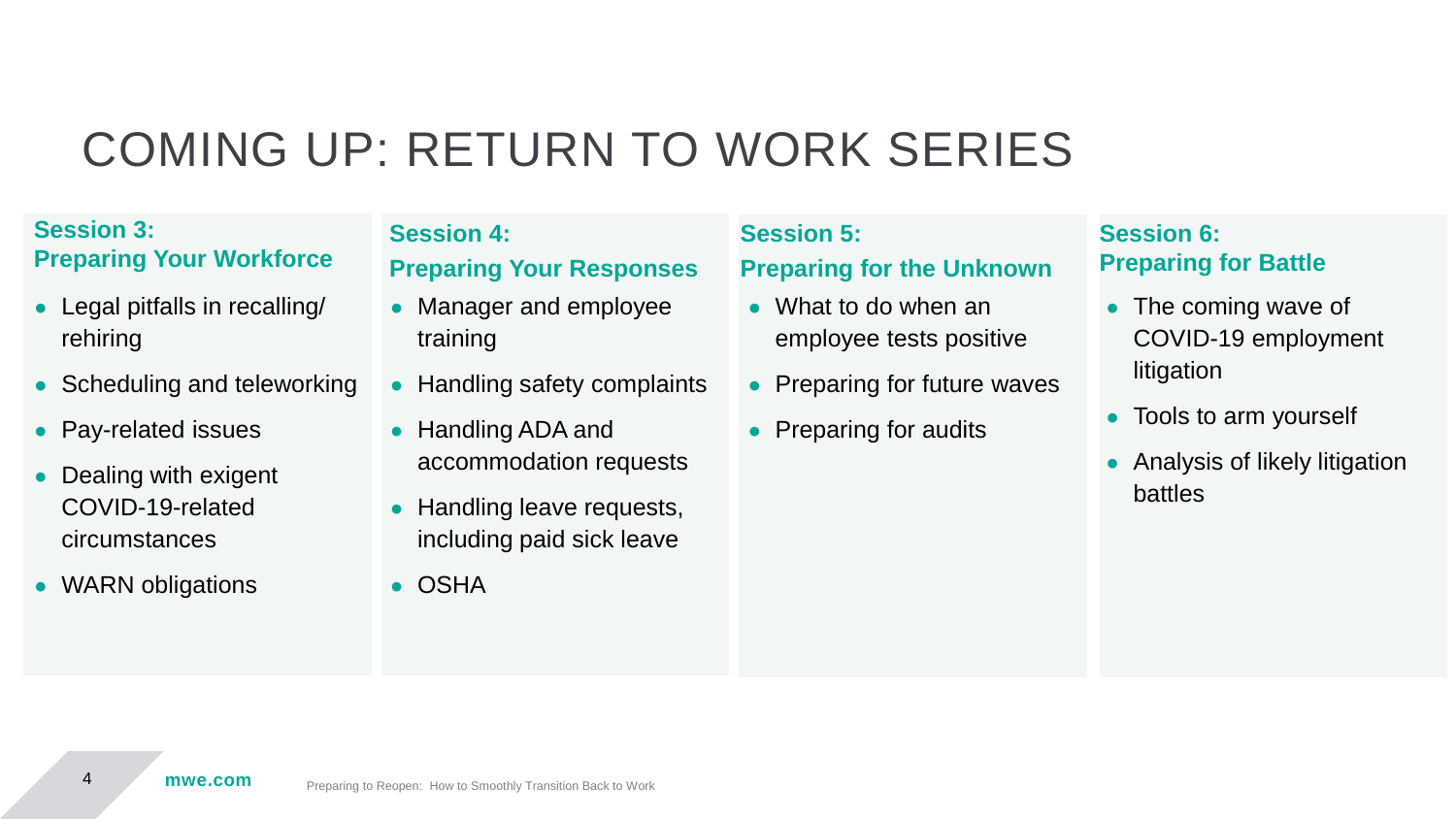## SOCIAL DISTANCING PROTOCOL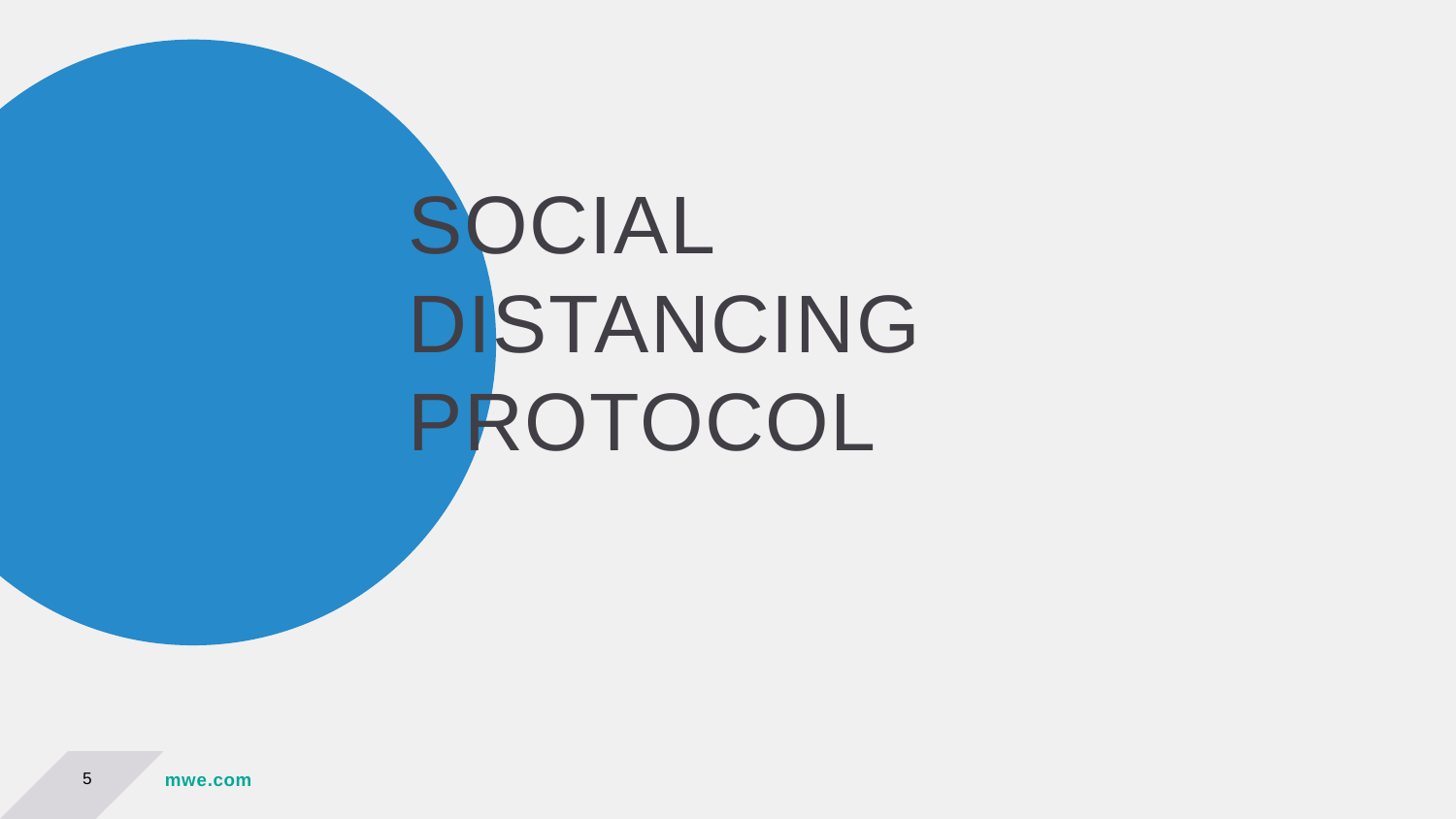### WHAT ARE THE SOCIAL DISTANCING PROTOCOLS?

- CDC social distancing recommendations
	- Stay at least 6 feet (about 2 arms' length) from other people
	- Do not gather in groups
	- Stay out of crowded places and avoid mass gatherings
	- PPE and enhanced sanitization
- State and local orders and guidelines
- State health departments
- Industry specific guidance

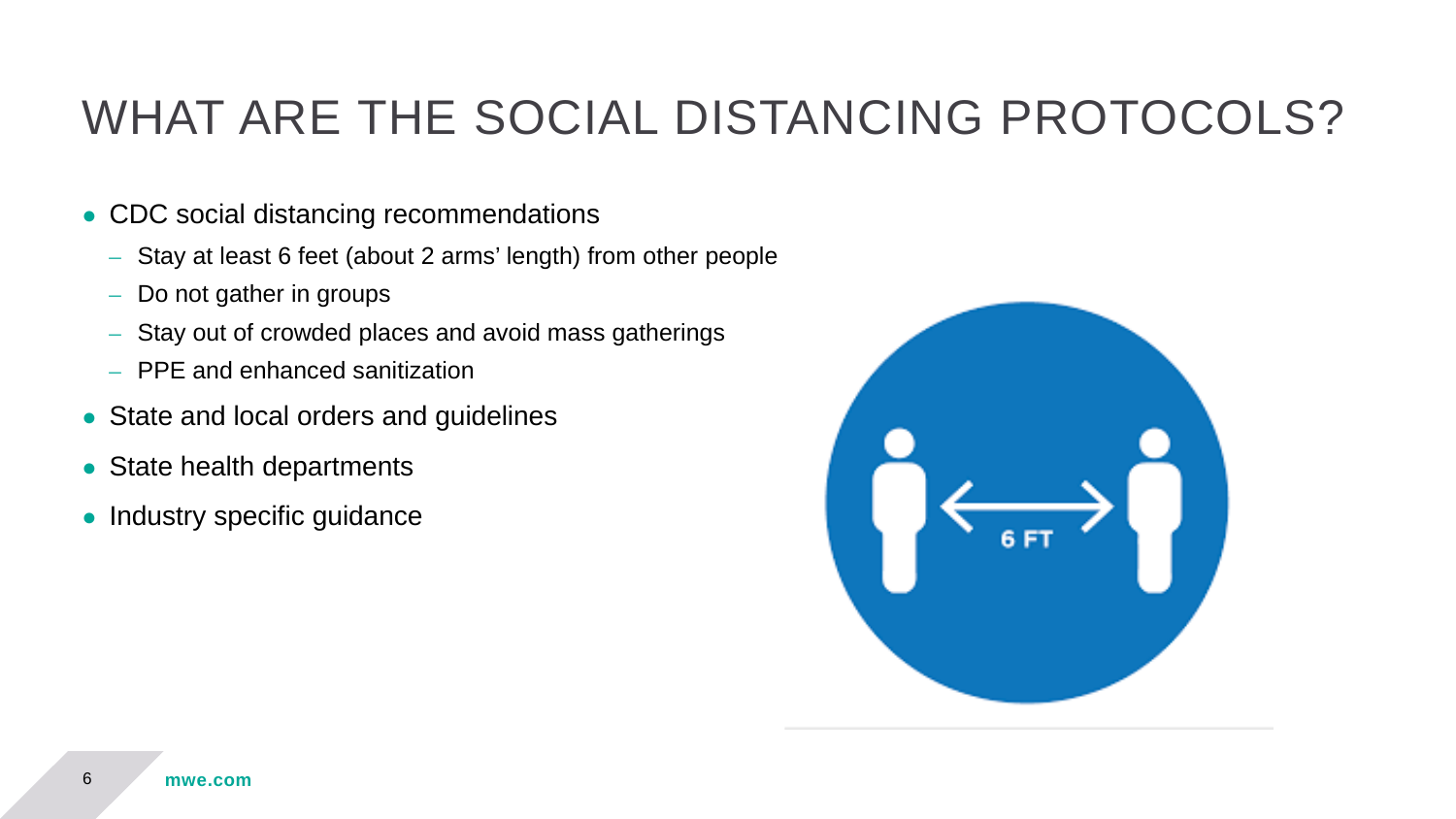## HOW CAN EMPLOYERS IMPLEMENT SOCIAL DISTANCING PROTOCOLS IN THE WORKPLACE?

- Approach will vary by industry, workplace setting, and culture
- Implementation mechanisms
	- Training
	- Physical barriers
	- Floor and wall markers
	- Direct flow and direction of foot traffic
	- Staggered schedules / breaks
	- Maximum capacity and limiting common areas, elevators, and stairwells
	- Continued remote working and virtual meetings
- Enforcement mechanisms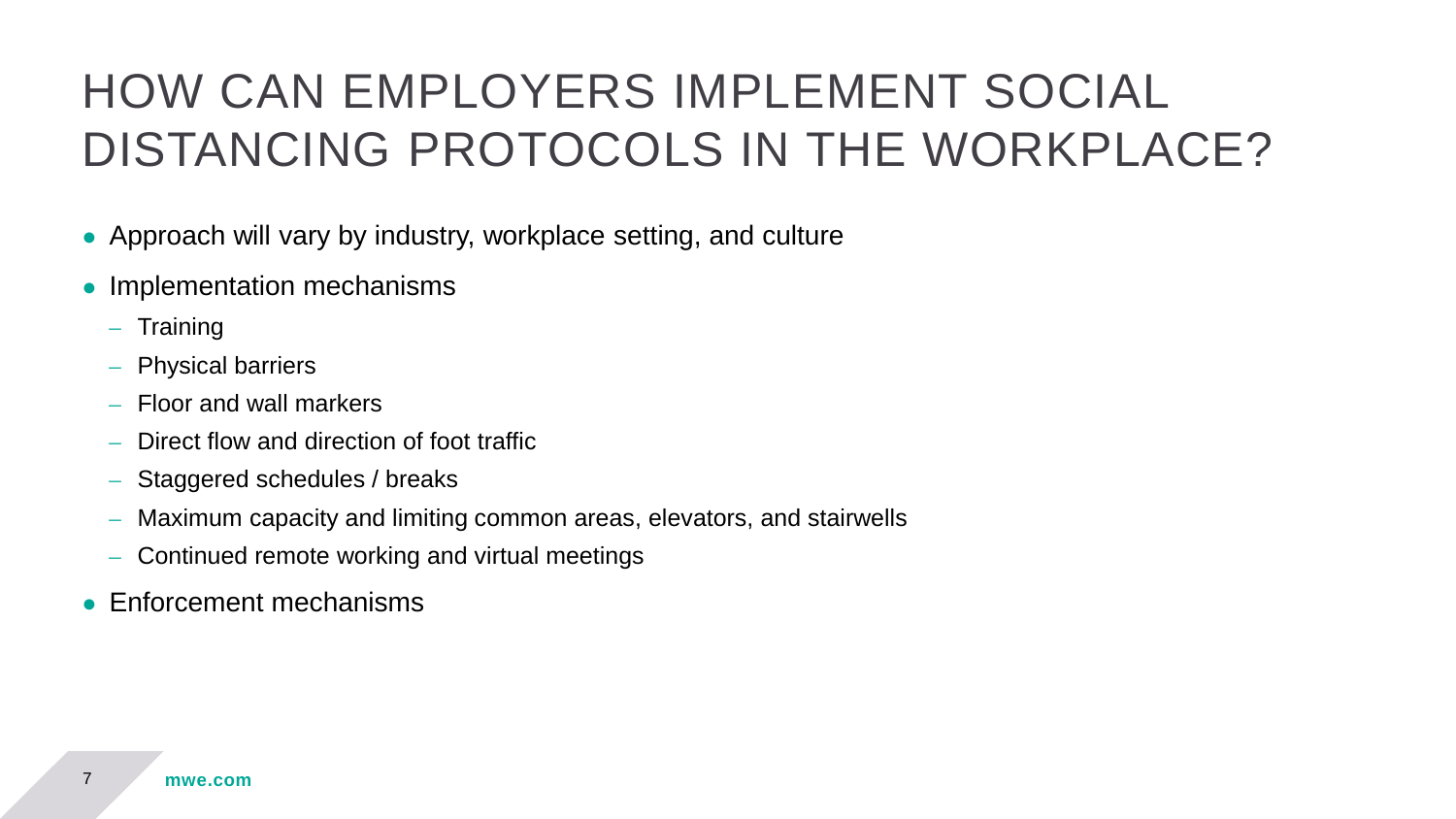## AVOIDING EMPLOYMENT LITIGATION PITFALLS WITH OUR SOCIAL DISTANCING PROTOCOLS

- Limitation of common areas, deliveries, schedules, and workplace modifications
	- Meal and rest break obligations
	- Posting requirements
	- Suitable seating
- Recall of partial workforce to worksite; assessing individual employee requests for accommodation
	- Legitimate business reasons
	- Precedent setting
	- ADA reasonable accommodations
- Even enforcement of policies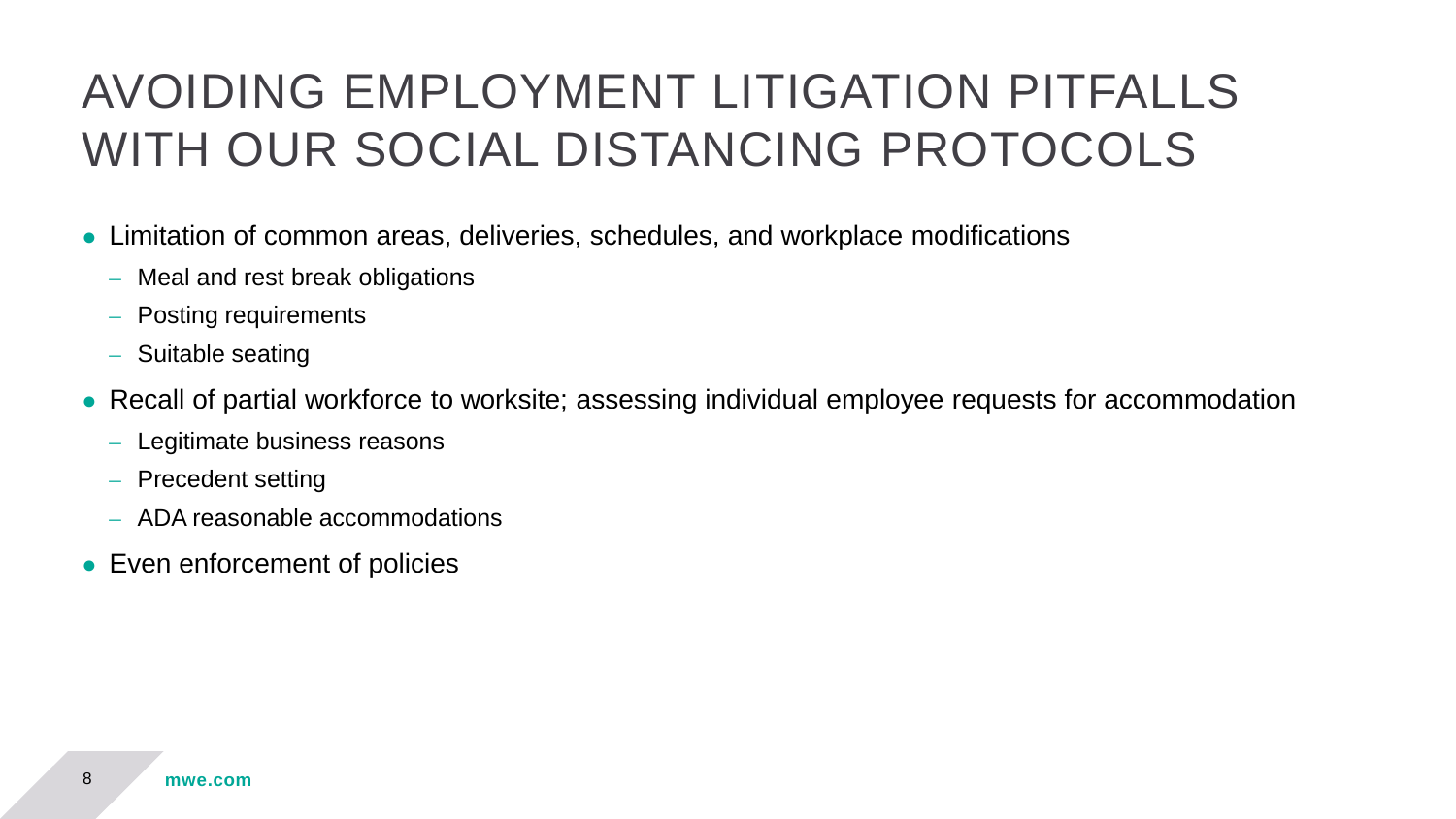## SANITIZATION PROTOCOL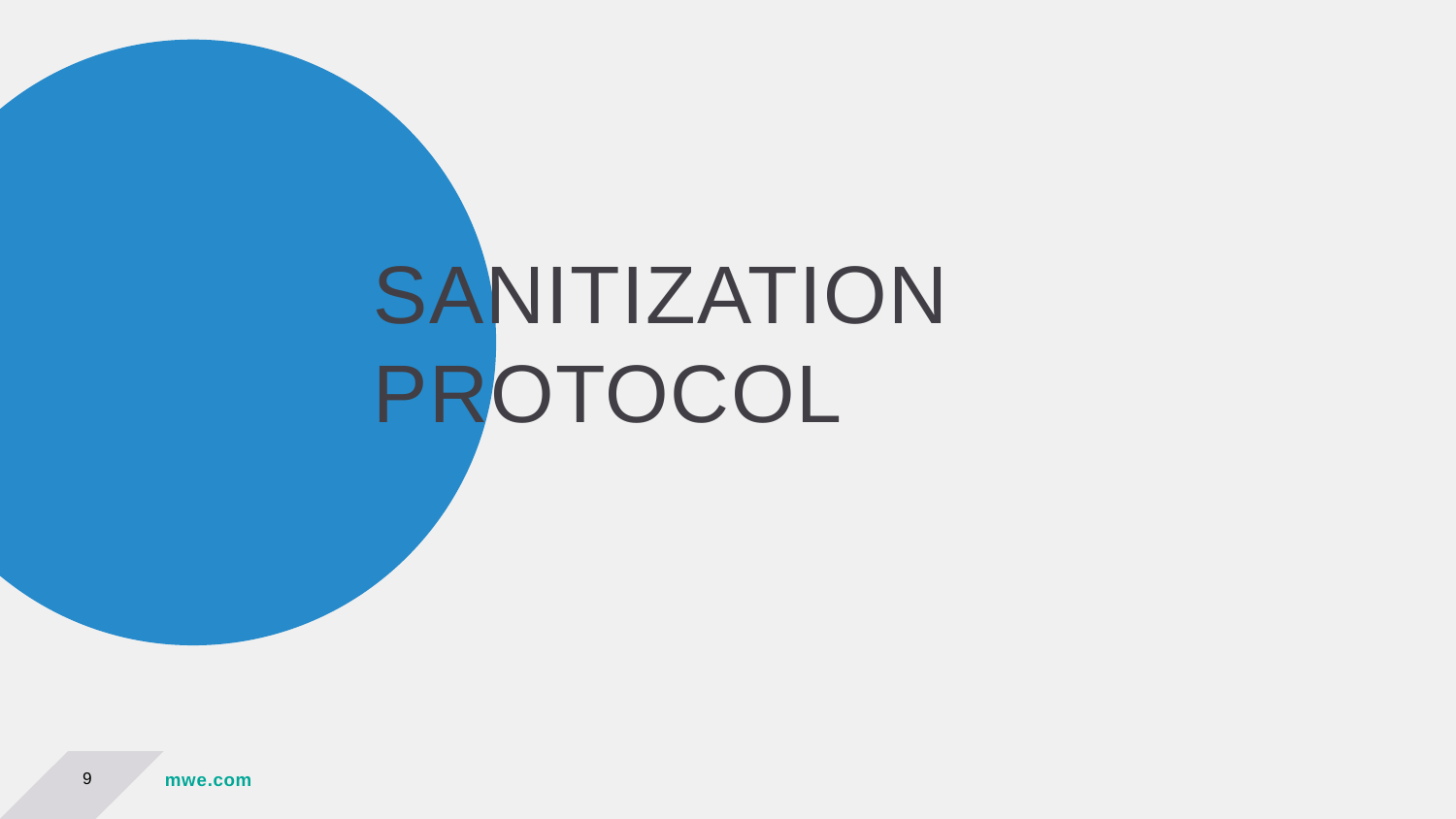## WHAT ARE THE SANITIZATION PROTOCOLS?

### **CDC recommends:**

- Disinfectant for hard, non-porous surfaces frequently touched by multiple individuals, disinfected daily, at a minimum (with high-touch surfaces cleaned more frequently), e.g.:
	- Tables
	- Doorknobs
	- Light switches
	- Countertops
	- Handles
	- Desks
	- Phones
	- Keyboards / touchscreens
	- Toilets, faucets, and sinks

### **OSHA recommends:**

- Basic infection prevention measures
	- Maintenance of regular housekeeping practices
	- Routine cleaning and disinfecting of surfaces, equipment, and other elements of the work environment
- Environmental Protection Agency (EPA) approved disinfectant labels with claims against emerging viral pathogens
- See EPA.gov List N disinfectants for use against SARS-CoV-2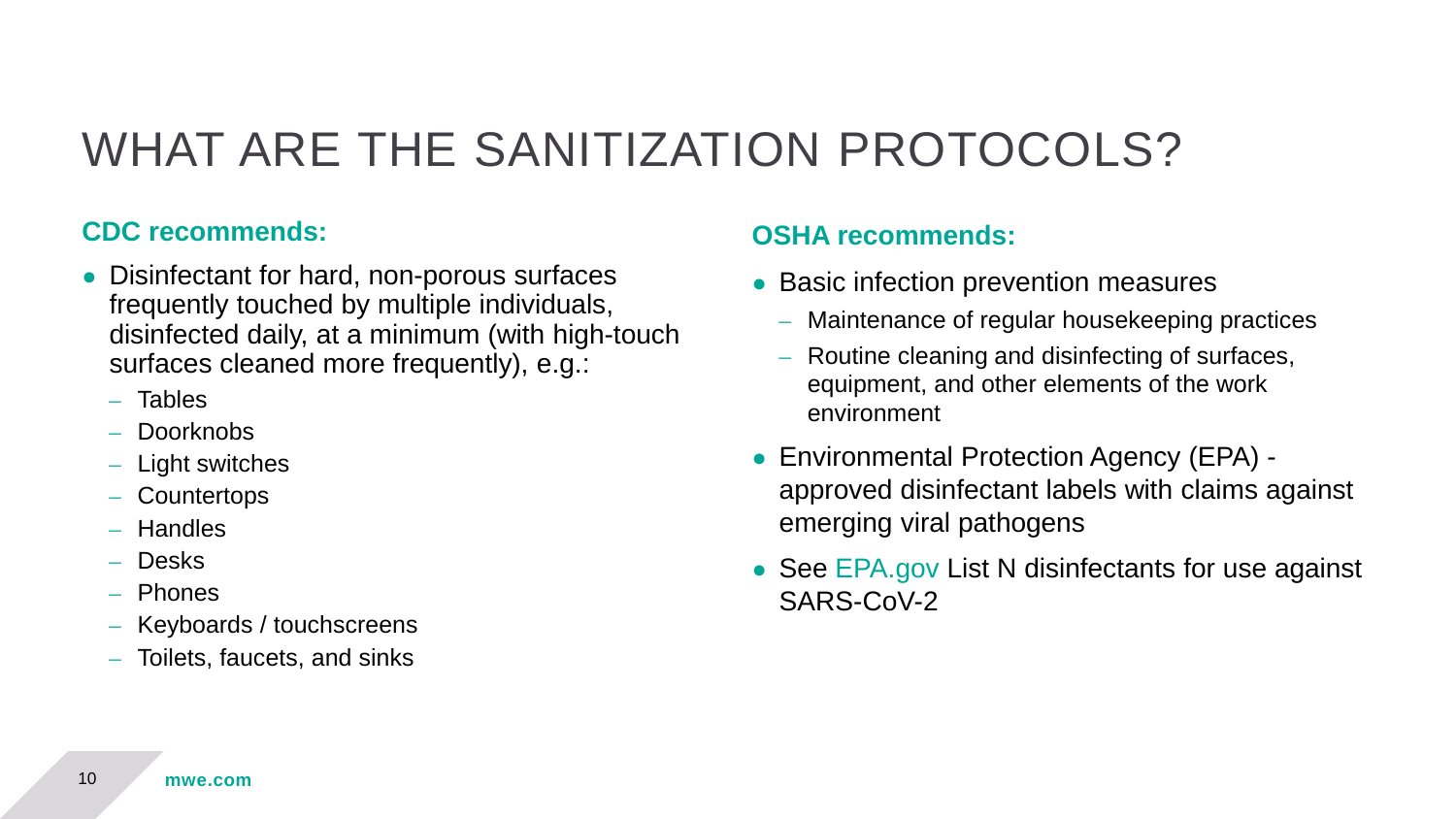## HOW CAN EMPLOYERS IMPLEMENT SANITIZATION PROTOCOLS?

### **Implementation**

- Review and revise existing cleaning protocols
	- Implement written policy
	- Communicate with third-party vendors, renegotiate contracts, etc.
- Frequency of cleaning
	- Protocol for disinfecting shared equipment after every use
- Handwashing and/or hand sanitization stations
- No-contact alternatives to using common time clocks, microwaves, vending machines, etc.
	- Application-based methods
	- Safety tissue / stylus
	- Cleaning requirements after each use

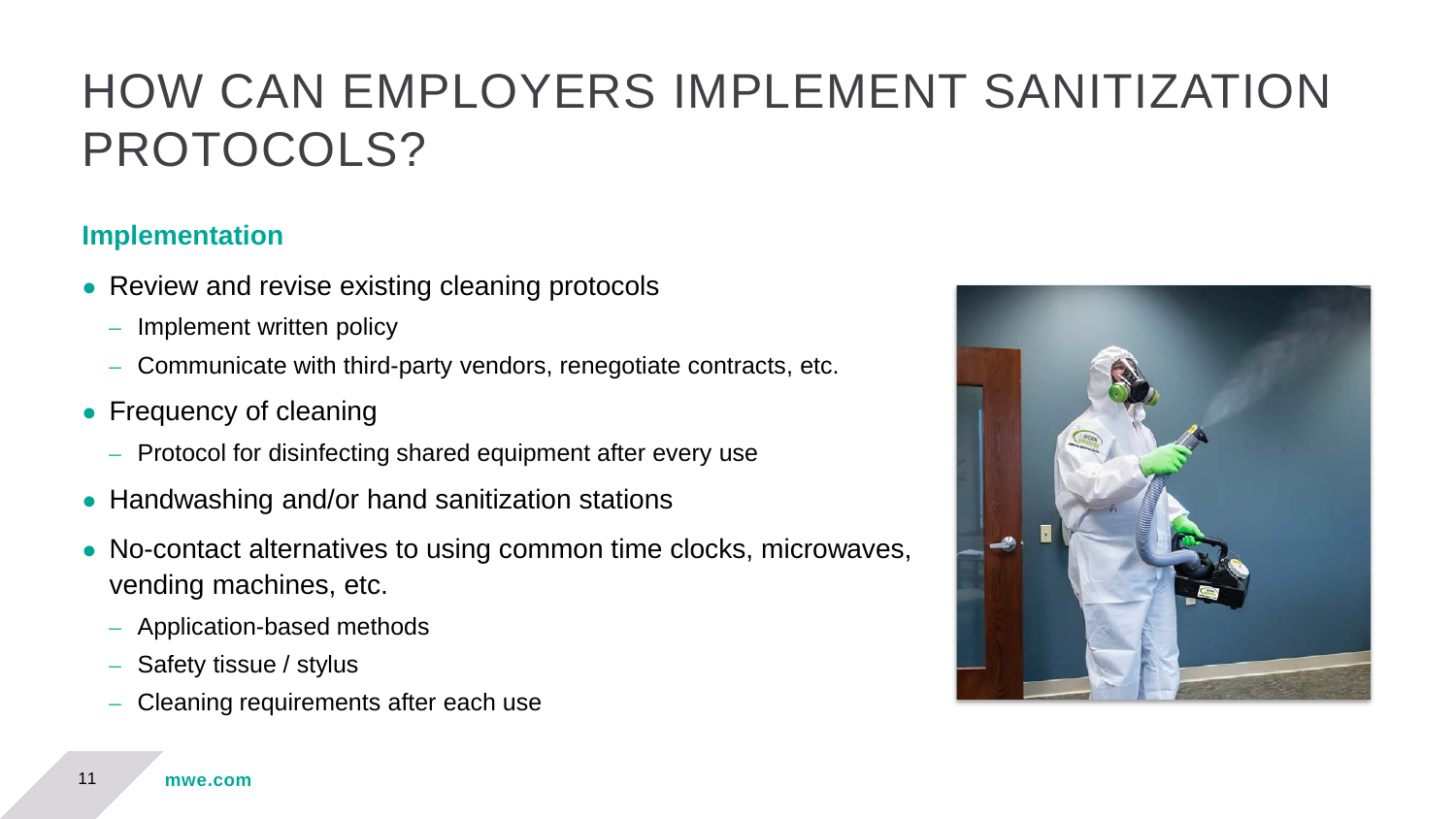## PERSONAL PROTECTION EQUIPMENT (PPE) PROTOCOLS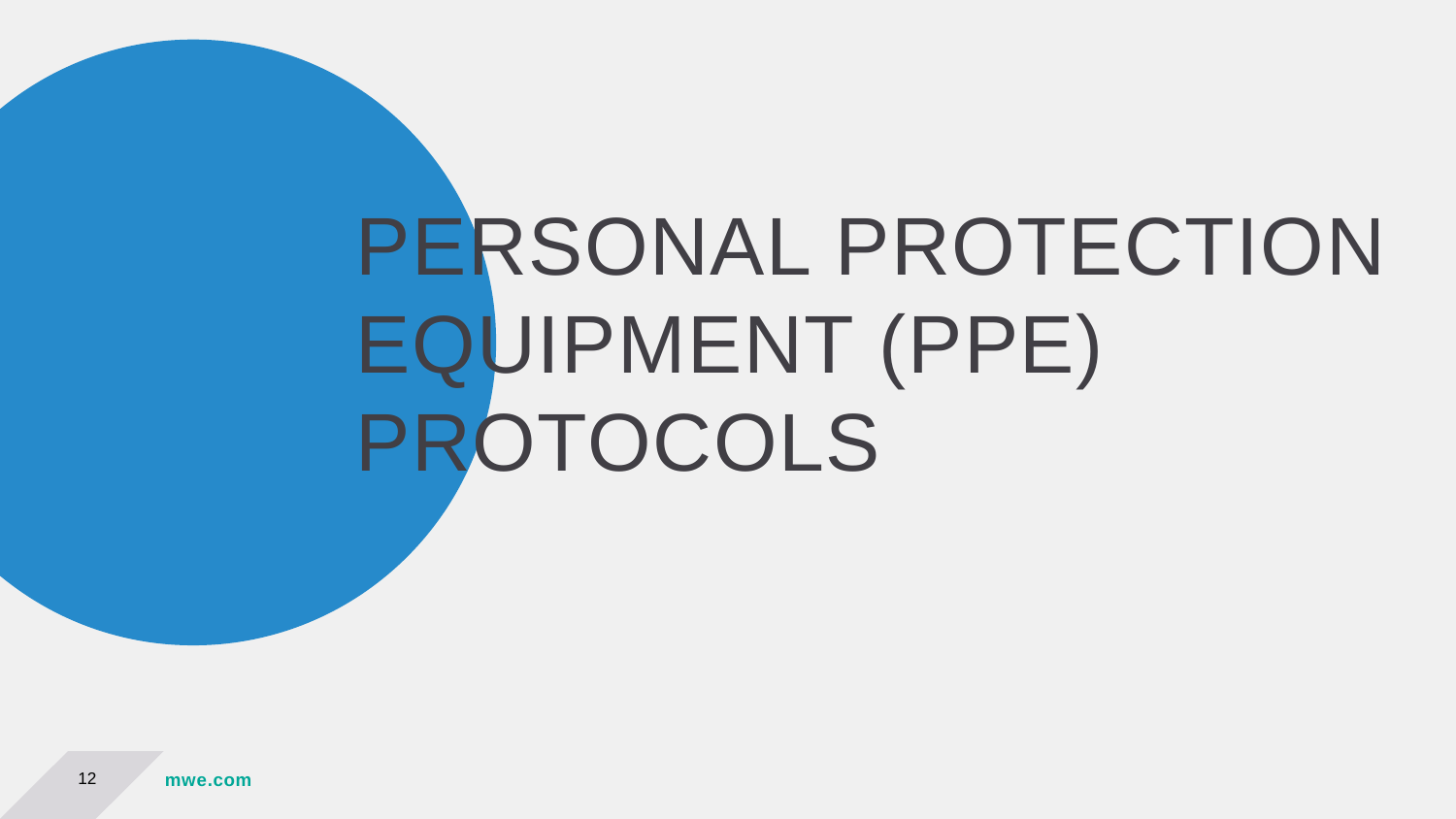### WHAT ARE THE GUIDELINES FOR PPE?

- State and Local Regulations/Guidance
- OSHA
- CDC advises the use of simple cloth face coverings in public settings where other social distancing measures are difficult to maintain to slow the spread of the virus
- White House "Opening Up America Again" guidelines advises individuals to "strongly consider" using face coverings while in public, and particularly when using mass transit

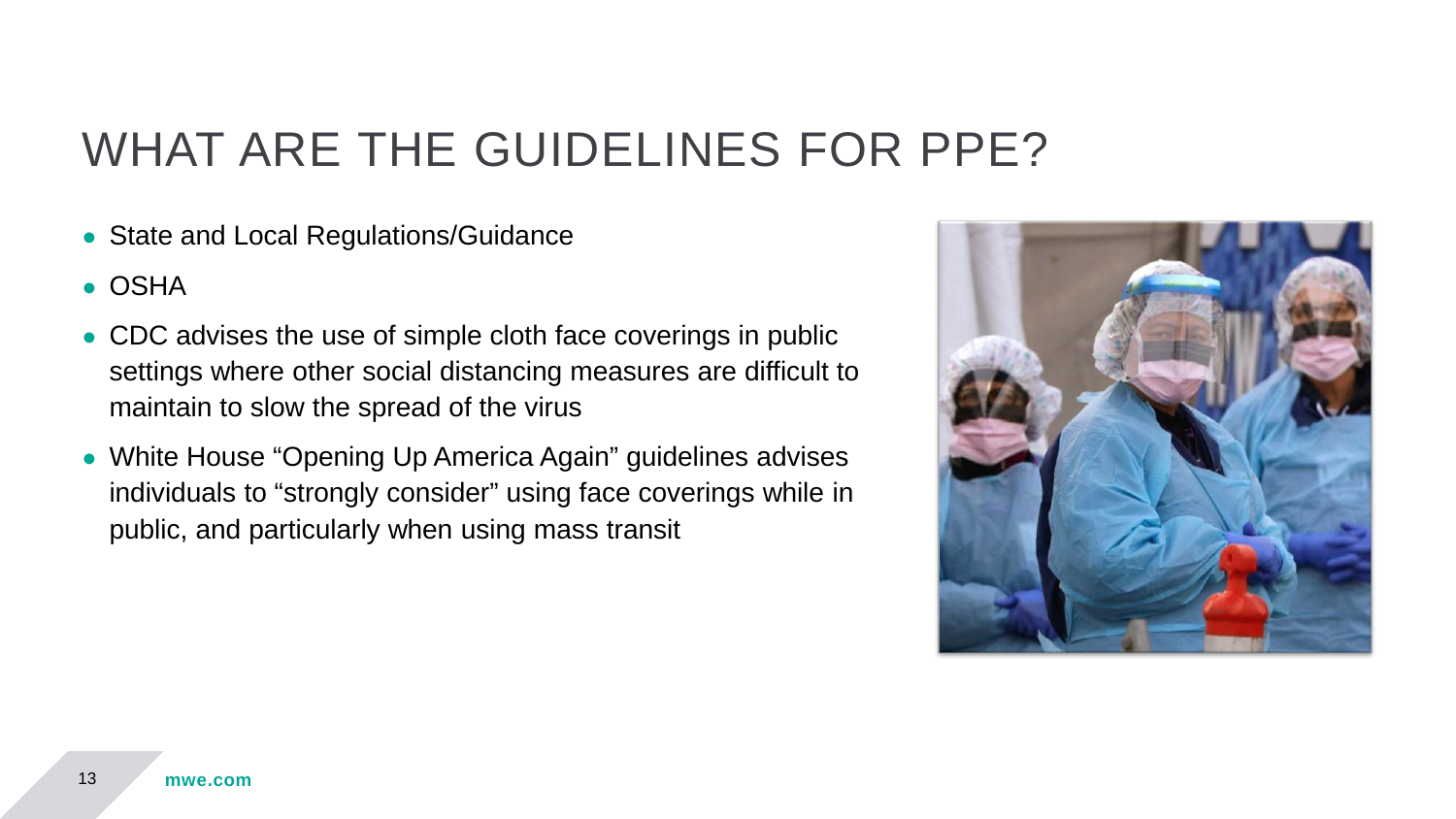## HOW CAN EMPLOYERS IMPLEMENT PPE PROTOCOLS?

- Are employers required to pay for and provide PPE?
	- State and Local Regulations
		- **Los Angeles County**
		- Miami-Dade County
- OSHA
	- General duty clause
	- Recent guidance on preparing the workplace for COVID-19
	- 4 risk categories (low exposure to very high exposure) with corresponding PPE recommendations
- What do you provide?
	- Gloves, goggles, face shields, face masks, respiratory protection
	- Depends on nature of business
	- Training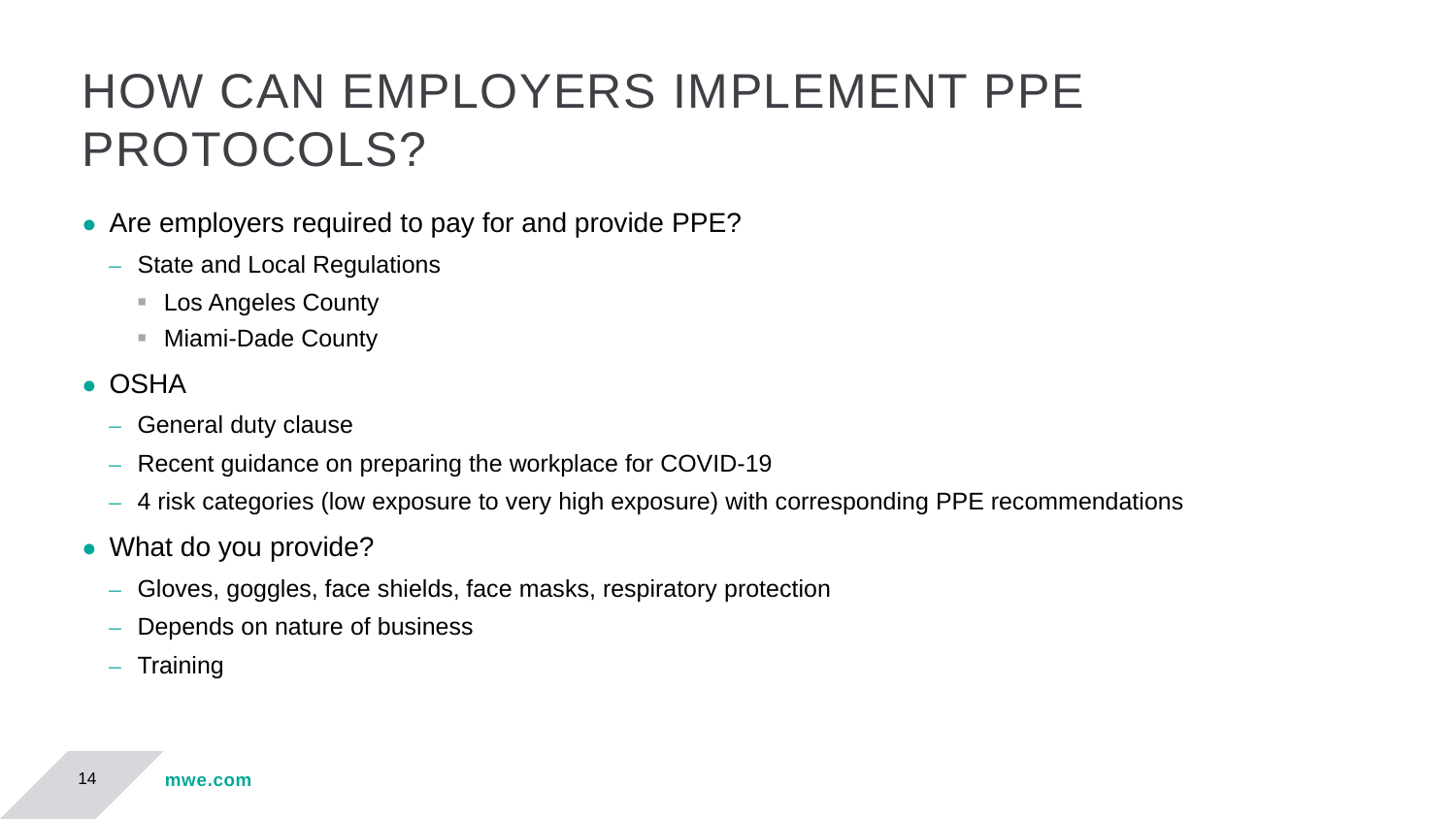### HOW CAN EMPLOYERS IMPLEMENT PPE PROTOCOLS?

- Compliance with policies
	- Required policy
	- Respond in the moment
	- Why did the employee fail to follow the policy; tailor response based on the reason given
	- Potential accommodations for:
		- Medical conditions
		- Religious accommodation
- Other Considerations
	- OSHA recommends PPE be properly removed, cleaned, and stored or disposed of, as applicable, to avoid contamination of self, others, or the environment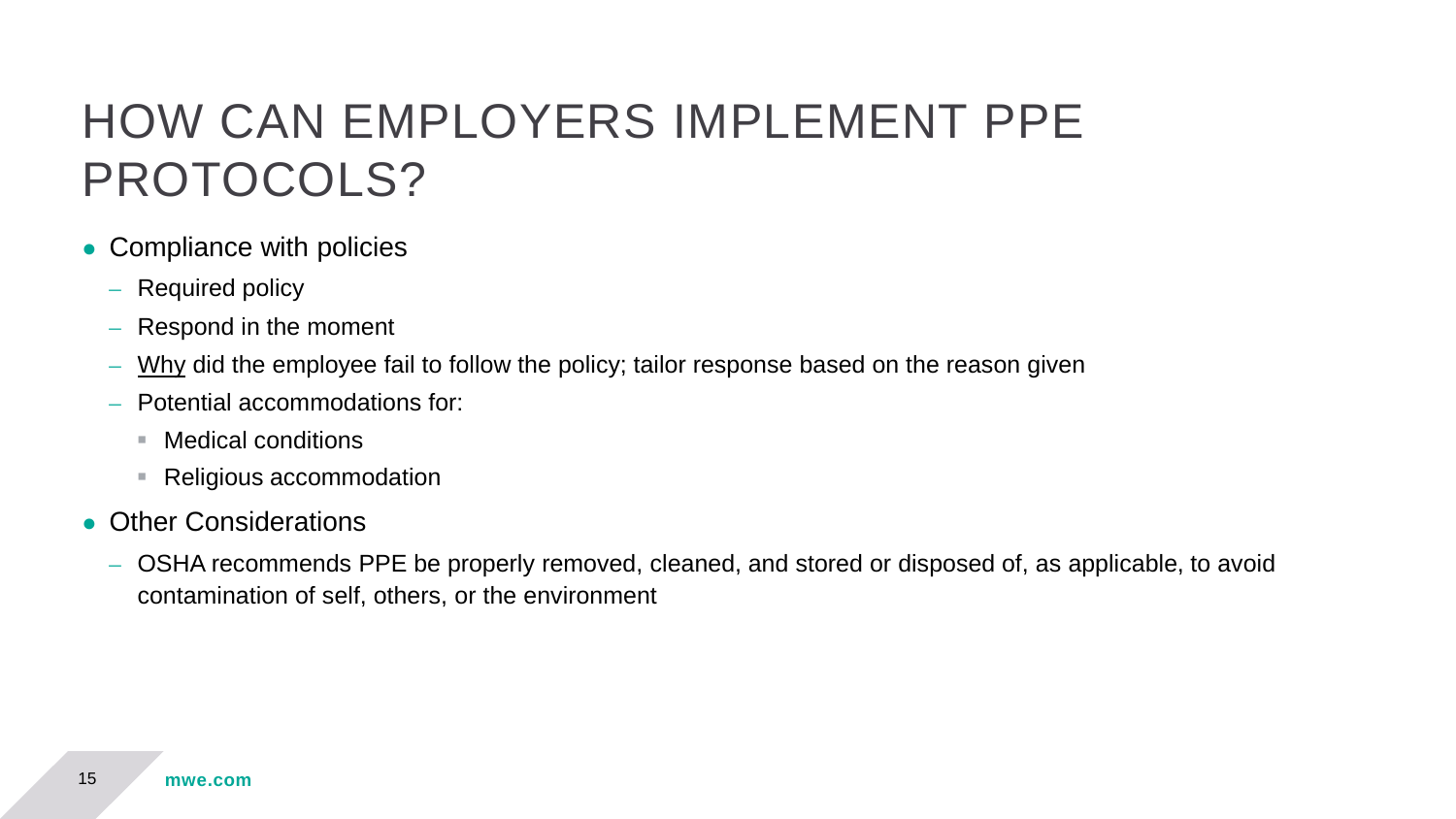# SCREENING PROTOCOL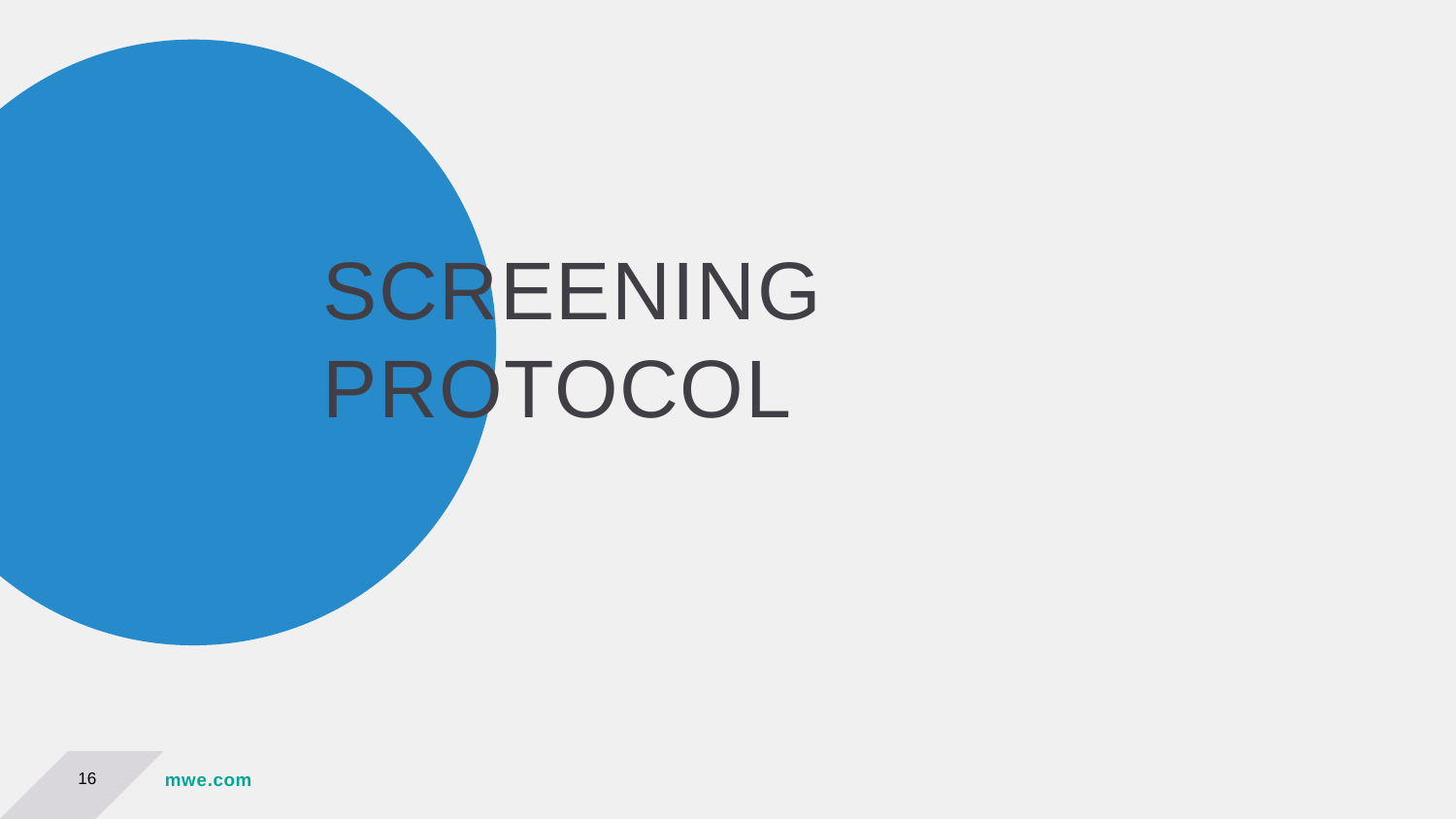## WHAT ARE THE SYMPTOM SCREENING PROTOCOLS?

- 2-14 days after exposure
	- Cough
	- Shortness of breath or difficulty breathing
	- Fever
	- Chills
	- Muscle pain
	- Sore throat
	- New loss of taste or smell
- Some asymptomatic cases

#### **COVID-19 Symptoms Employee Self-Screening Employer Screening**

- Before leaving home
- Questionnaire
- Monitoring during workday; leave workplace if symptoms develop

- Employees, vendors, customers
- Temperature checks
- Symptom checks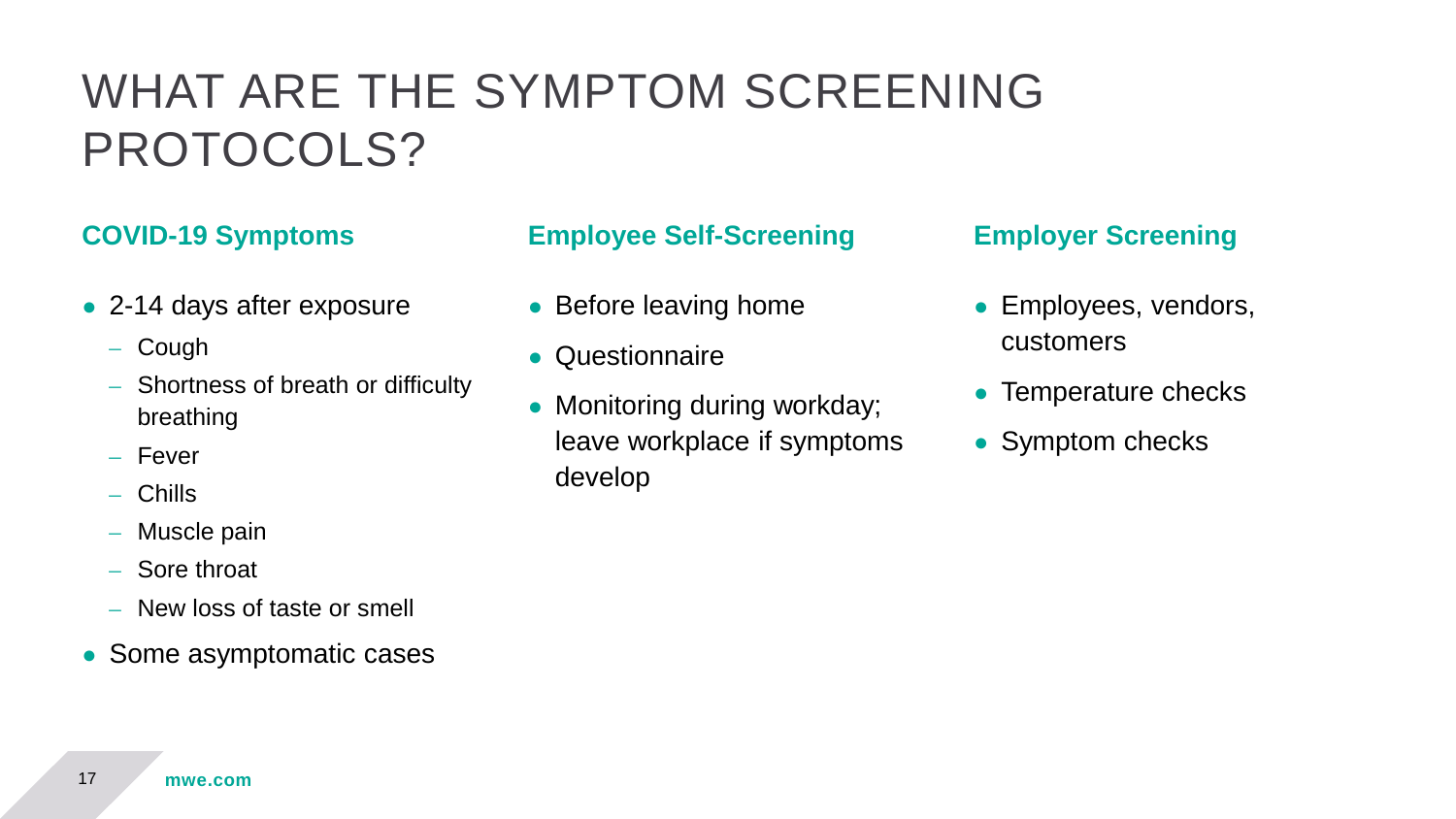### SYMPTOM SCREENING PROTOCOLS

- State and local requirements regarding symptom checks
	- Some states require or strongly recommend symptom checks by employer
	- E.g. Colorado, Connecticut, New Hampshire
- COVID-19 testing and antibody testing
	- EEOC guidance permits employers to conduct mandatory testing of employees for the presence of COVID-19
		- Medical exam
		- Must ensure tests are accurate and reliable
		- Consider the incidence of false-positives or false-negatives associated with a particular test
	- What these tests reveal; limitations
	- How results will inform our return to work strategy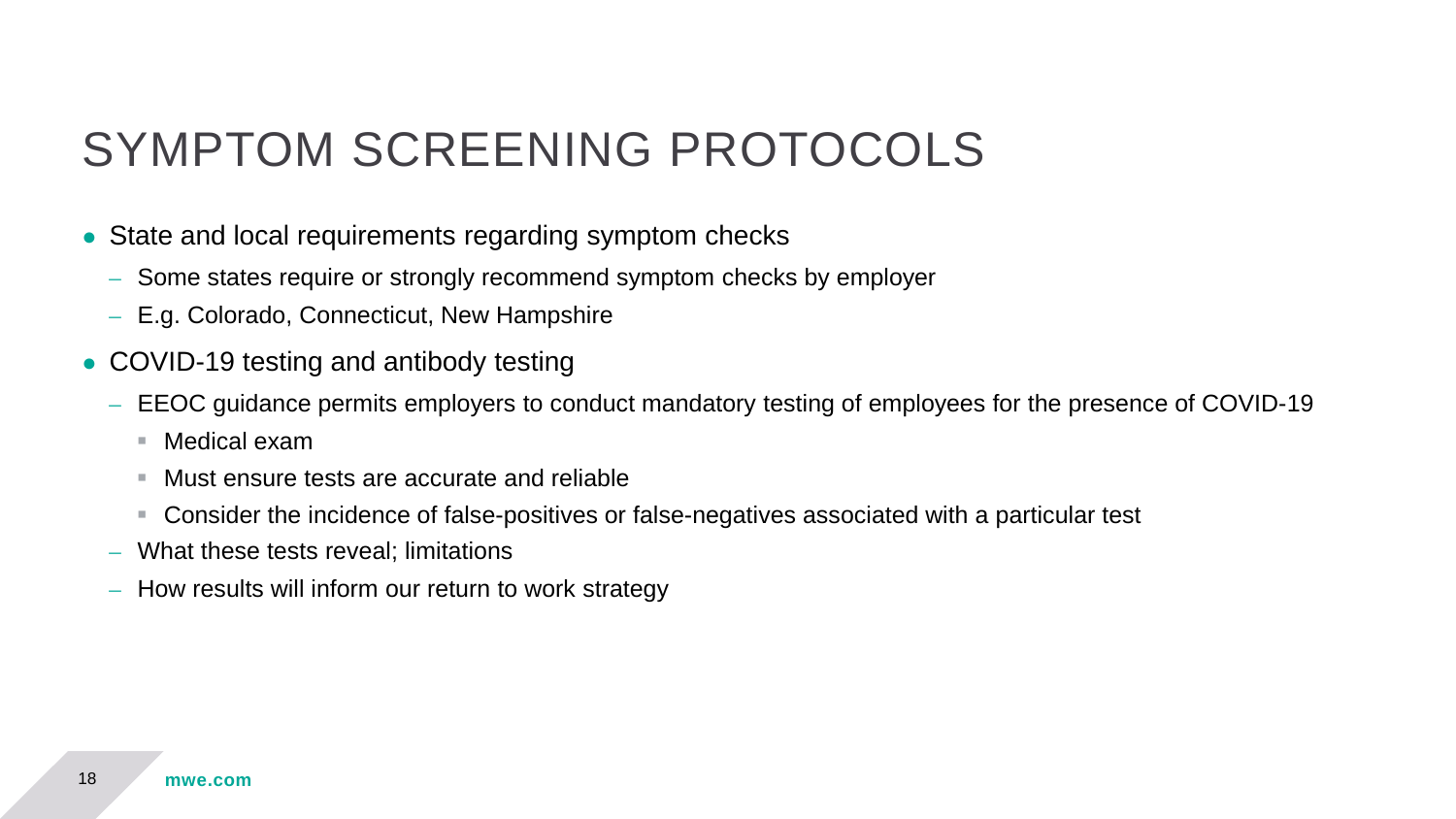## EMPLOYMENT LAW CONSIDERATIONS WITH OUR SYMPTOM SCREENING PROTOCOLS

- Self-reporting screening vs. on-site screening
	- Non-exempt employee wait time
	- Reimbursement
	- Show up pay
	- Privacy
	- **Discipline**
- What information are you collecting?
	- Medical symptoms, temperature, antibodies
	- Privacy of medical and genetic information
	- Revealing protected characteristics (caregiver status, marital status, partnership status, etc.)
	- Who is collecting this data?
	- Privacy and PPE protocols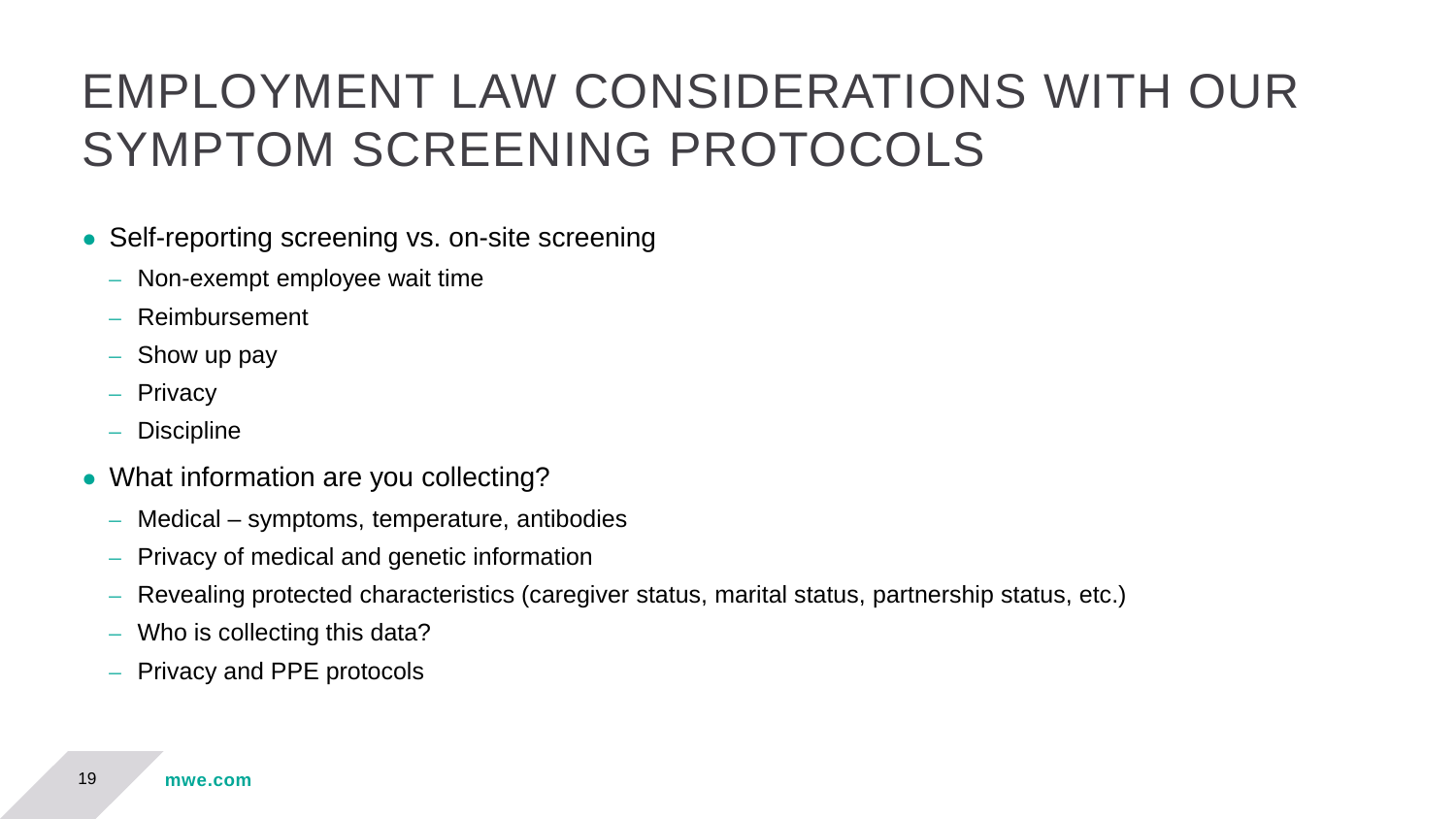## MANAGING EMPLOYEES WHO REPORT COVID-19 SYMPTOMS

- Employee with symptoms before shift begins
	- Stay home
	- Paid sick leave, PTO/vacation, FFCRA, local laws
	- ADA accommodation for disabilities
- Employee reports symptoms at the workplace
	- Send home immediately
	- Sanitization of surfaces/area
	- Inform individuals who came into contact with person (do not disclose employee name/symptoms), send home to self-quarantine for CDC recommended period (can work remotely)
- Written policy, training, and consistency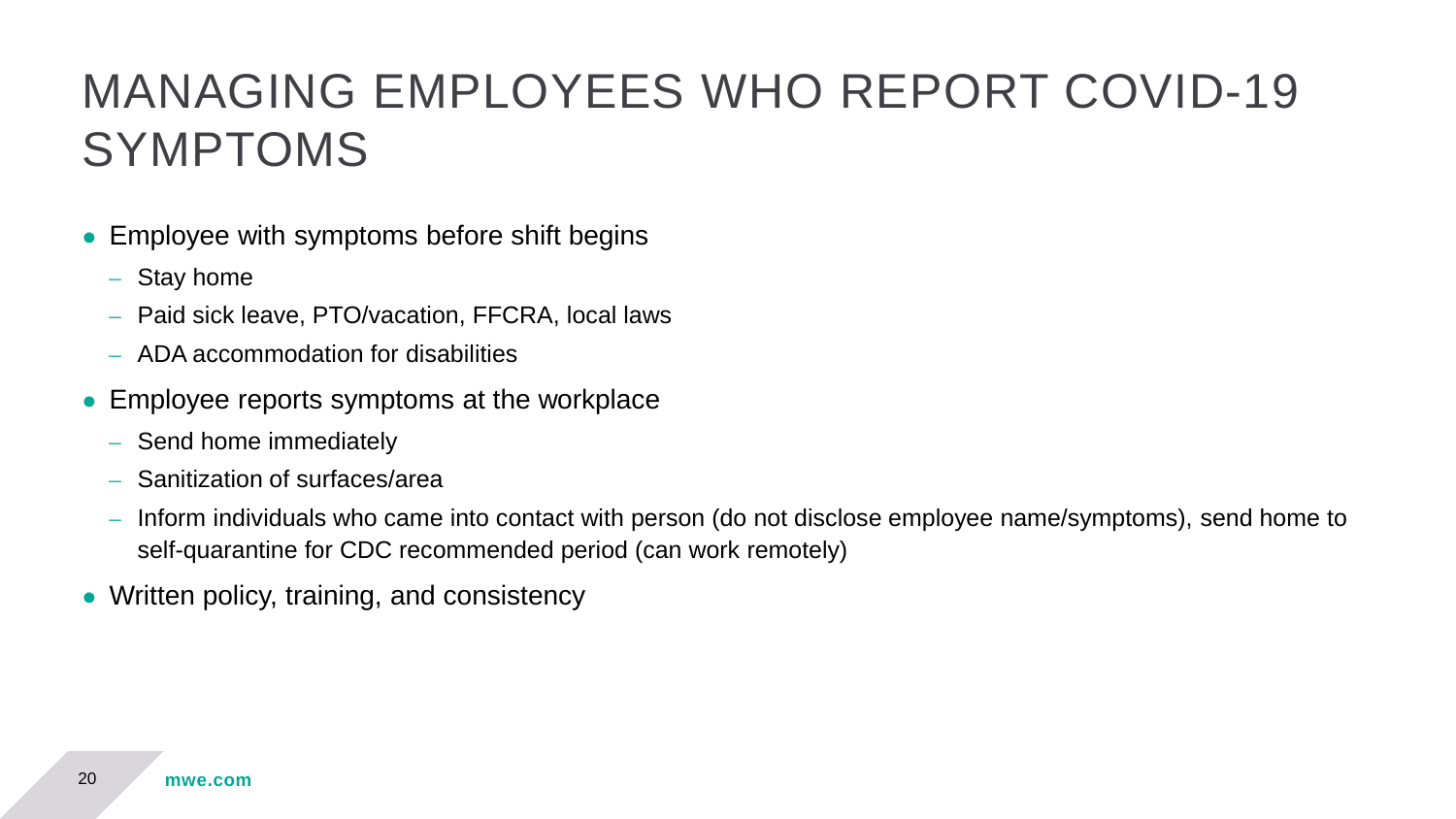# SIGNAGE AND **COMMUNICATION**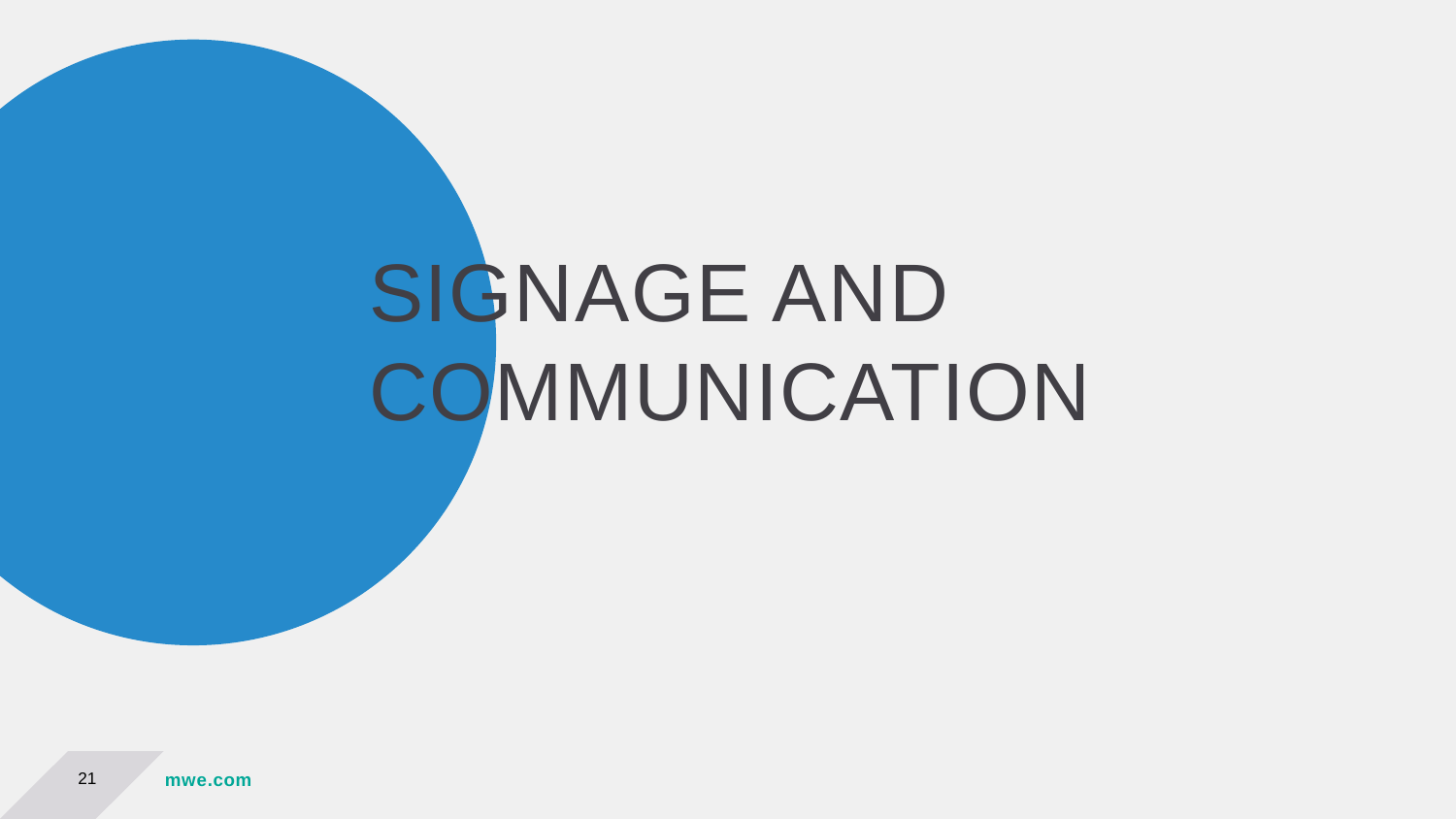### SIGNAGE

- Transparency with employees
	- Written policy and training
	- Compliance with law and CDC guidance
	- Prioritizing safety of employees and customers/clients
	- Communicate employee obligations
	- **Discipline**
- Public relations
	- Communicating the "why" behind each policy
- Required postings
	- FFCRA
	- Social distancing signage 6 feet, max capacity, wearing PPE
	- Relocating workplace postings in common areas that may be temporarily closed